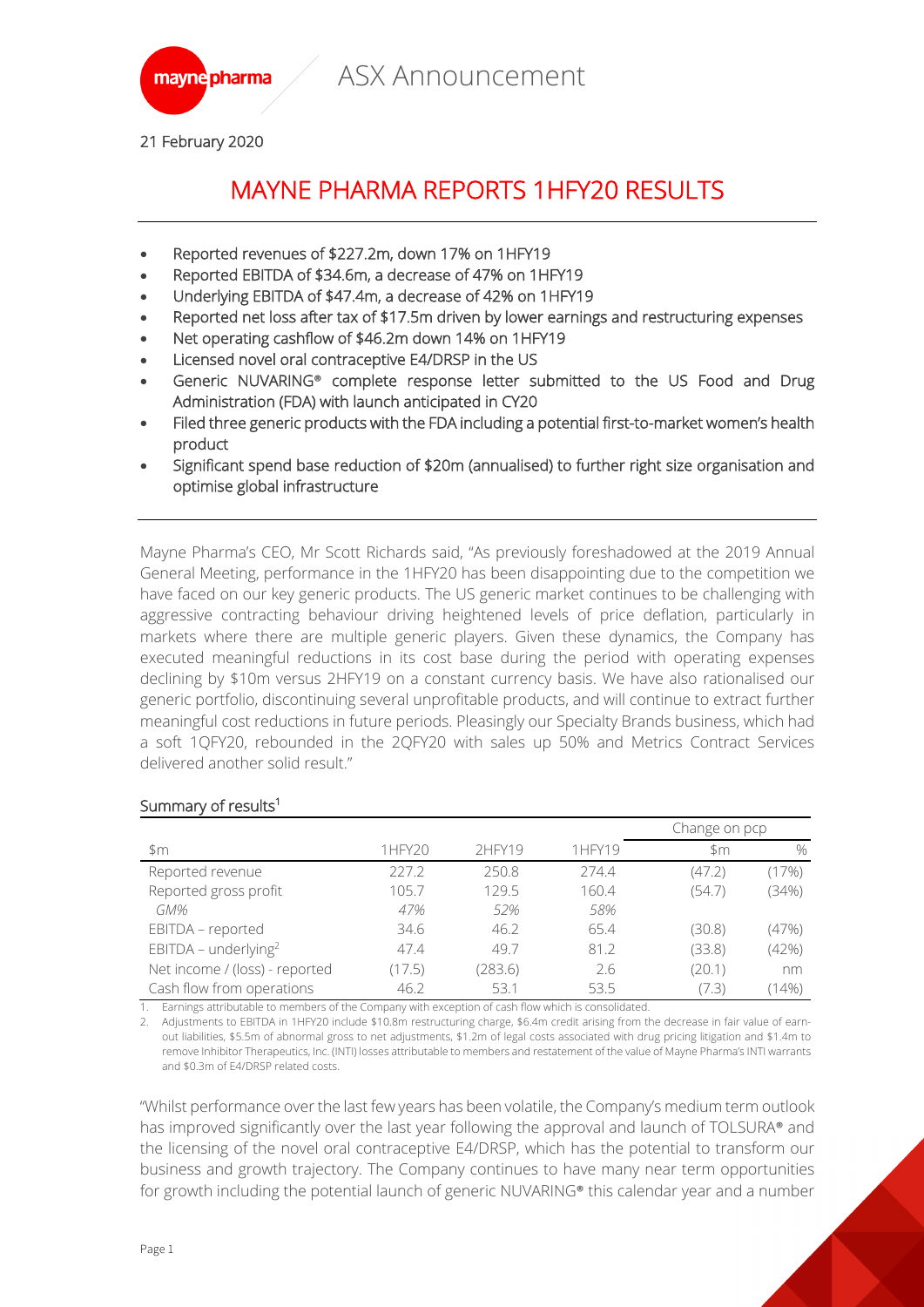# ASX Announcement



of other potential high impact generic launches, new commercial manufacturing revenues from MCS client NDA launches across calendar 2020 and further cost savings from realigning the supply base."

"The strategic priority for Mayne Pharma is to complete the repositioning of the business into sustainable categories and therapeutic areas, build a leadership position in women's health and dermatology and invest in and grow our contract service business. In dermatology, we have recently launched three products - generic LOCOID® lotion, generic CORDRAN® ointment and generic TRIANEX® ointment to leverage the established sales and distribution capability. In women's health, we have the upcoming planned launches of generic NUVARING and E4/DRSP and continue to optimise the on market branded generic oral contraceptive portfolio. In Contract Services, we have expanded our scientific workforce dedicated to third party work both in Australia and the US to support the pipeline of committed business as well as attract new clients and projects."

## Operating Performance

### Specialty Brands Division (SBD)

The SBD operating segment's sales were \$44.9m, up 4% on the prior corresponding period (pcp) and gross profit was \$38.4m up 1% on pcp. In US dollar terms, SBD's sales were US\$30.8m, down 2% on 1HFY19.

SORILUX® and DORYX® sales were down on the prior period impacted by new competitor launches, offset by growth in FABIOR®, LEXETTE® and TOLSURA. SBD performance strengthened in the 2QFY20 with sales up 50% on 1QFY20 benefiting from a rebound in DORYX and SORILUX and continued growth in LEXETTE. During 1HFY20, the Company restructured the sales team which is expected to deliver US\$6m of annualised savings and improved profitability going forward.

The launch of TOLSURA in January 2019 has allowed Mayne Pharma to establish a new hospital based commercial platform calling on infectious disease and pulmonology physicians. TOLSURA is now approved on eight major hospital network formularies, with a further 18 under active review. New patients and prescription volumes are steadily increasing quarter on quarter.

### Generic Products Division (GPD)

The GPD operating segment's sales were \$124.5m, down 29% on 1HFY19 and gross profit was \$45.5m, down 55% on pcp. In US dollar terms, sales were US\$85.3m down 33% on 1HFY19.

GPD performance was impacted by intense competition on the key products including liothyronine, dofetilide and butalbital, along with \$5.5m of stock writedowns due to the discontinuation of unprofitable generic products and \$5.5m of abnormal gross-to-net charges from returns and government fees. Adjusting gross margin for the stock writedowns and gross to net charges, the generic gross margin would have been 44%, instead of 37%.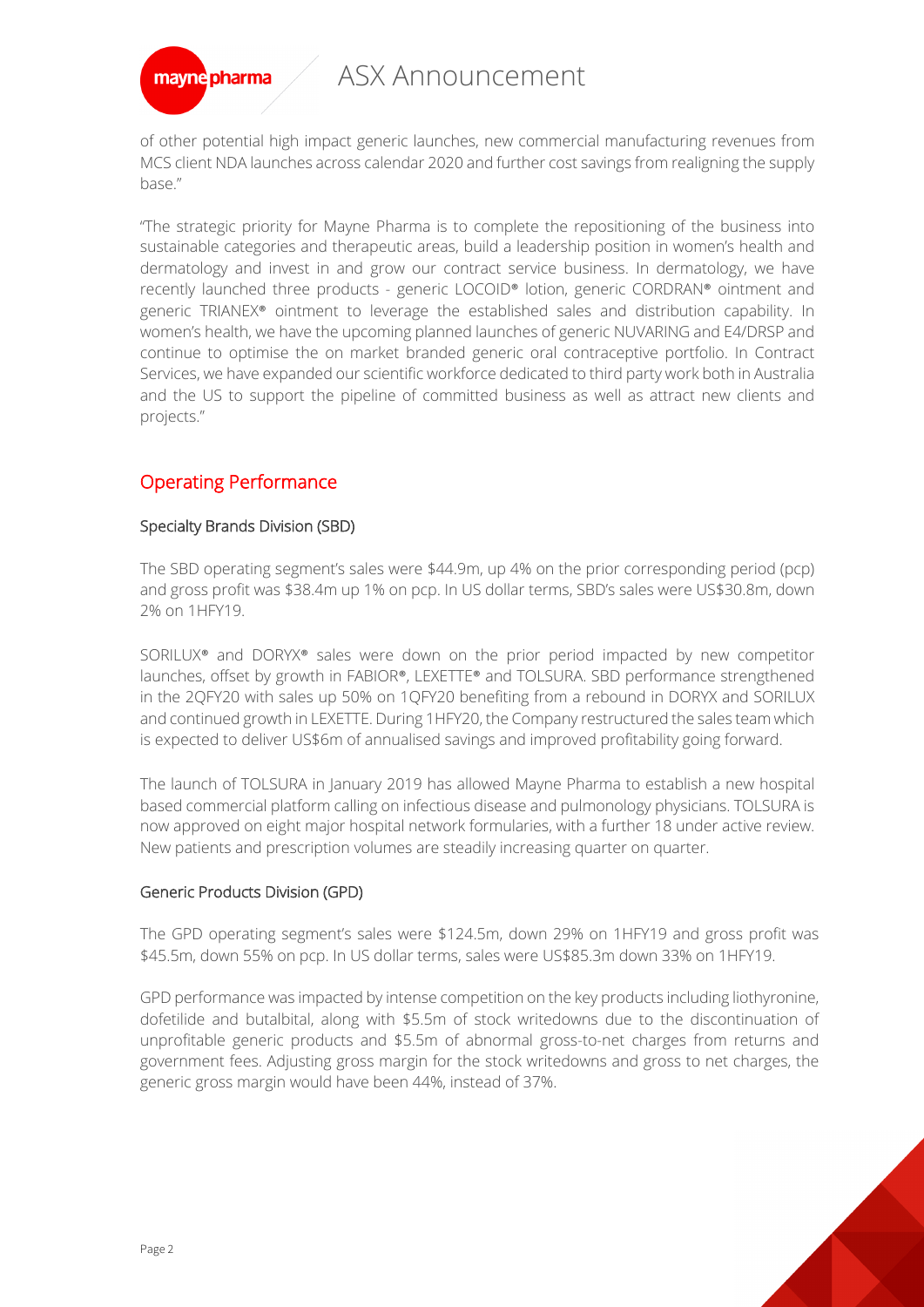

#### Metrics Contract Services (Metrics or MCS)

The MCS operating segment's sales were \$38.4m, up 13% on 1HFY19 and gross profit was \$17.5m up 6% on pcp. In US dollar terms, sales were up 7% on pcp to US\$26.3m.

Metrics benefited from additional analytical services and formulation development revenues. Metrics has now signed global commercial manufacturing supply agreements with two top 10 global pharma companies to manufacture FDA approved oncology medications. MCS supported both companies with drug product formulation, analytical method development, clinical trial supplies and now commercial manufacturing. Over time, MCS is expected to transition from a predominantly project-based revenue stream to include a mix of ongoing recurring revenue from commercial manufacturing. This new commercial business reflects the capital investments made in Greenville, North Carolina to build a new solid oral dose manufacturing facility which opened in 2018. Metrics is expected to have five commercial manufacturing clients by the end of FY20.

Metrics has a strong track record of growth supporting around 100 clients each year to develop, test and commercialise innovative drugs. The market for contract development and manufacturing services remains highly attractive with growth outpacing the broader pharmaceutical industry due to the increase in outsourcing activity by pharma companies as they rationalise manufacturing sites and the growth in the number of molecules in clinical trials. Metrics remains one of a few US based potent solid oral dose CDMOs for early stage development through to commercialisation from a single contiguous site.

#### Mayne Pharma International (MPI)

The MPI operating segment's sales were \$19.3m down 9% on 1HFY19 and gross profit was \$4.3m down 26% on pcp. The softer sales and gross profit performance reflect the end of a 20-year KAPANOL® royalty income in Japan and lower margin commercial manufacturing revenues. MPI added two further contract service projects leveraging Salisbury's topical development capability and grew its sales across the portfolio of Specialty Products marketed in Australia including MONUROL®, UROREC® and LOZANOC®.

## Pipeline

Over the last year, the Company has streamlined generic drug development, abandoned nonviable projects and focused portfolio selection on opportunities that align with core therapeutic categories. The Company's network of external development partners has strengthened as demonstrated by the licensing of a number of topical products from Encube Ethicals Pvt Ltd and Teligent, Inc. Today, the Company's generic pipeline includes 12 products pending at the FDA. We hope to bring several products to market across calendar 2020 including generic NUVARING, following submission of the complete response letter to the FDA in December 2019.

In 1HFY20, gross research and development spend was \$20.2m of which ~70% was directed to the core therapeutic categories of dermatology, women's health and infectious disease. The Company continues to direct its internal R&D spend to its earlier stage brand programs including two key projects in phase 2 and phase 3 development. A global phase 2 trial has commenced in 120 patients with lamellar ichthyosis, an orphan disease causing severe skin scaling. There are no treatments approved by the FDA for moderate or severe subtypes of this disease. The Company also continues to progress the SUBA-itraconazole program as a potential treatment for Basal Cell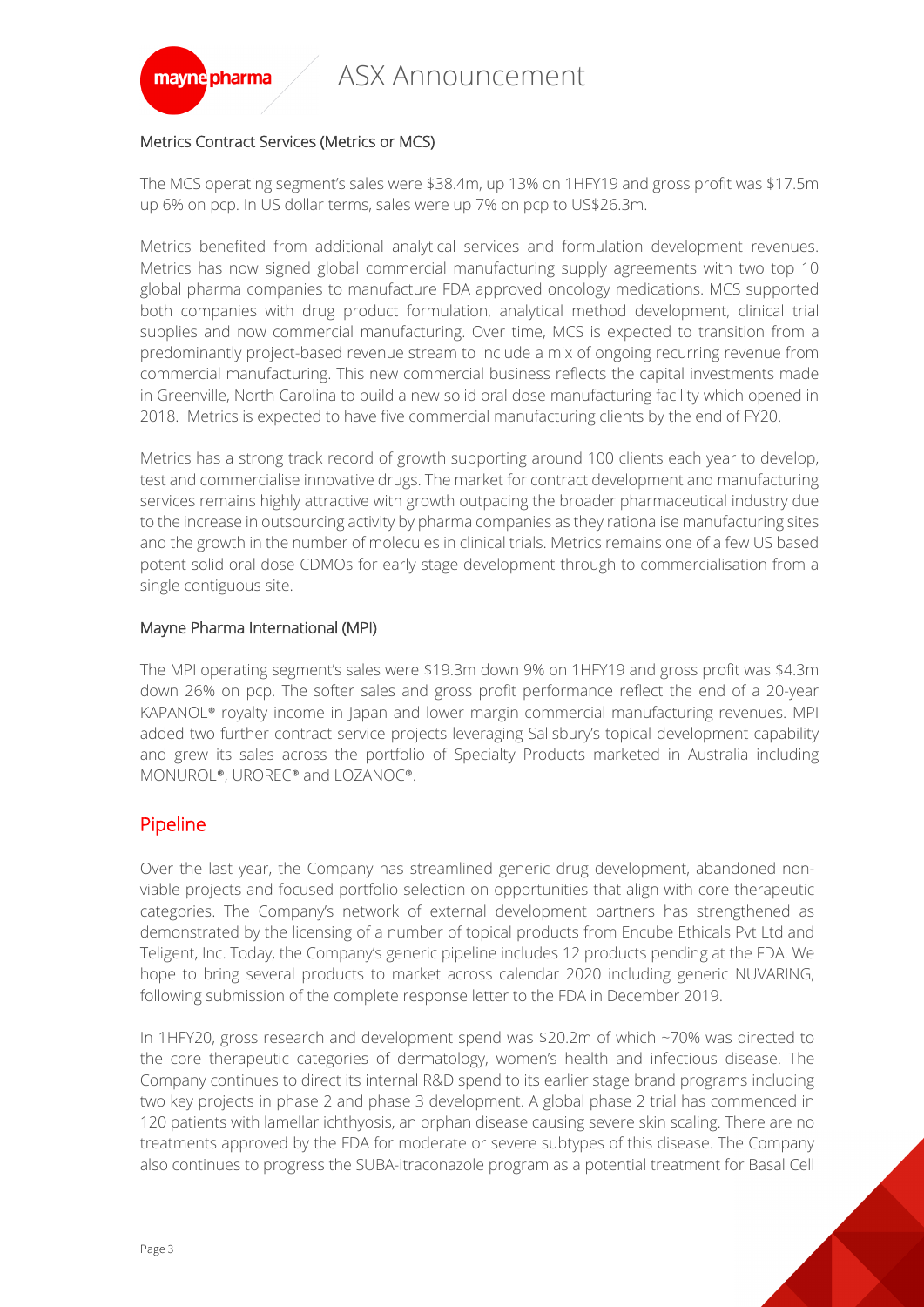

Carcinoma Nevus Syndrome (BCCNS or Gorlin Syndrome). A global phase 3 trial is expected to commence in CY20 in moderate to severe BCCNS patients.

#### E4/DRSP oral contraceptive

The Company's most significant late stage program is the novel oral contraceptive E4/DRSP, which has completed two phase 3 clinical studies in more than 4,400 patients with positive top line results for the efficacy and safety endpoints and achieved secondary endpoints including good bleeding profile, cycle control and tolerability. E4/DRSP is expected to be filed with the FDA in the 2HFY20, with potential launch in the first half of calendar 2021. This product will compete in the short-acting US contraceptive market in which more than 10 million American women use combination (estrogen + progestin) oral pills, patches or vaginal rings each day. This combined hormonal contraceptive market is valued at US\$4b with the top two brands being NUVARING contraceptive ring with US\$960m in sales and LO LOESTRIN® FE with US\$860m in sales, according to IQVIA.

## Debt and Cash Flow

The Company achieved positive net operating cash flow after interest, tax and working capital of \$46.2m, down 14% on the prior period. Significant cash flow items during the period include \$27.1m in payments for intangible assets and earnout payments, \$18.6m in gross R&D spend, \$12.2m decrease in working capital and \$6.9m in net interest payments.

The Company had gross debt of \$388.7m, cash on hand of \$98.5m and retains significant buffer within the bank covenants, with leverage at 2.5x and shareholders' funds of \$1.1b.

## **Outlook**

Mayne Pharma has a clear strategy for growth which centres on repositioning the business into more sustainable categories and therapeutic areas such as dermatology, women's health, infectious disease and contract services. The successful commercialisation of E4/DRSP, generic NUVARING and TOLSURA will be the key drivers of this transformation and should lead to more durable earnings and cashflow over time.

In addition, contract services is expected to benefit from expansion of the technical team and the growing pipeline of committed commercial manufacturing business and specialty products is expected to benefit from the recent dermatology sales force restructuring driving a more profitable business model.

The Company will also continue to tightly manage its expense base, achieve greater operating efficiencies in the manufacturing network and optimise the supply base to realise further cost savings.